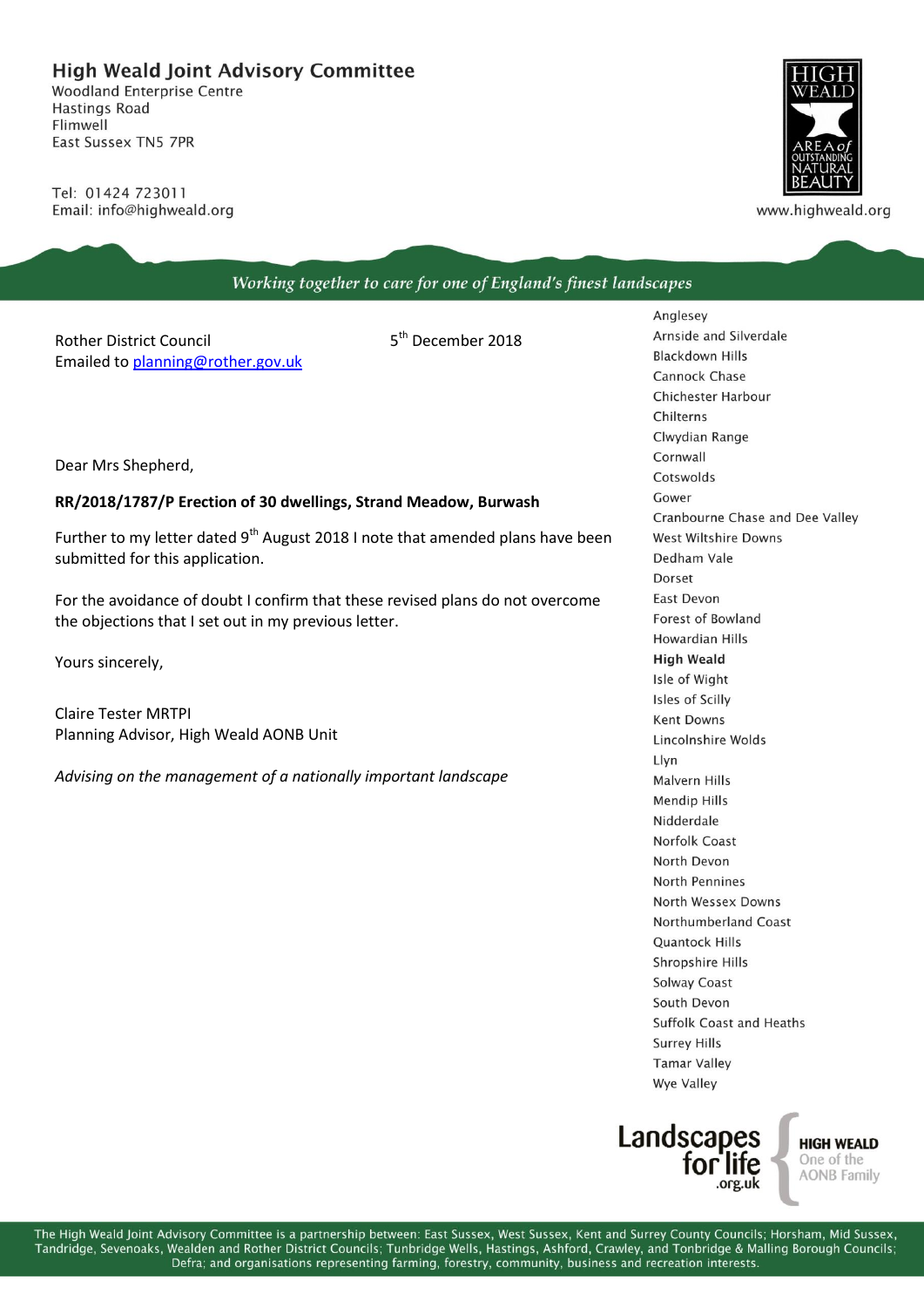**High Weald Joint Advisory Committee** 

**Woodland Enterprise Centre Hastings Road** Flimwell East Sussex TN5 7PR

Tel: 01424 723011 Email: info@highweald.org



www.highweald.org

## Working together to care for one of England's finest landscapes

## **Background Information about the High Weald AONB**



The High Weald was designated in 1983 as an Area of Outstanding Natural Beauty. It is an exceptionally beautiful medieval landscape covering 564 square miles across the counties of East and West Sussex, Kent and Surrey.

The High Weald AONB Joint Advisory Committee is a partnership established in 1991 of 15 local authorities, Defra, Natural England and organisations representing farming, woodland, access and community interests. The JAC is responsible for publishing and monitoring the statutory AONB Management Plan. The JAC is supported by a small, dedicated staff team, the High Weald AONB Unit, which provides advice on how to conserve and enhance the AONB. The advice provided by the AONB Unit assists public bodies and statutory undertakers to meet their duty as set out in Section 85 of the Countryside and Rights of Way Act 2000 to have regard to the purpose of conserving and enhancing the natural beauty of AONBs in making decisions that affect it.

Unlike National Park authorities, the High Weald AONB Unit is not a statutory body but an advisory one. It is not a local planning authority and the responsibility for determining planning applications remains with the 15 local authorities. The AONB Unit is not a statutory consultee on planning matters and it remains each local planning authority's decision whether or not they seek its advice on a particular planning application.

The scope of the advice in this letter is set by the statutory High Weald **AONB** [Management Plan](http://www.highweald.org/high-weald-aonb-management-plan.html), which has been adopted by all partner authorities, as 'their policy for the management of the area and for the carrying out of their functions in relation to it'.

Anglesey Arnside and Silverdale **Blackdown Hills** Cannock Chase Chichester Harbour Chilterns Clwydian Range Cornwall Cotswolds Cower Cranbourne Chase and Dee Valley West Wiltshire Downs Dedham Vale Dorset **Fast Devon** Forest of Bowland **Howardian Hills High Weald** Isle of Wight Isles of Scilly **Kent Downs** Lincolnshire Wolds I lvn **Malvern Hills Mendip Hills** Nidderdale Norfolk Coast North Devon North Pennines North Wessex Downs Northumberland Coast **Ouantock Hills** Shropshire Hills **Solway Coast** South Devon Suffolk Coast and Heaths **Surrey Hills Tamar Valley** Wye Valley



**HIGH WEALD** One of the **AONB Family** 

The High Weald Joint Advisory Committee is a partnership between: East Sussex, West Sussex, Kent and Surrey County Councils: Horsham, Mid Sussex, Tandridge, Sevenoaks, Wealden and Rother District Councils; Tunbridge Wells, Hastings, Ashford, Crawley, and Tonbridge & Malling Borough Councils; Defra; and organisations representing farming, forestry, community, business and recreation interests.